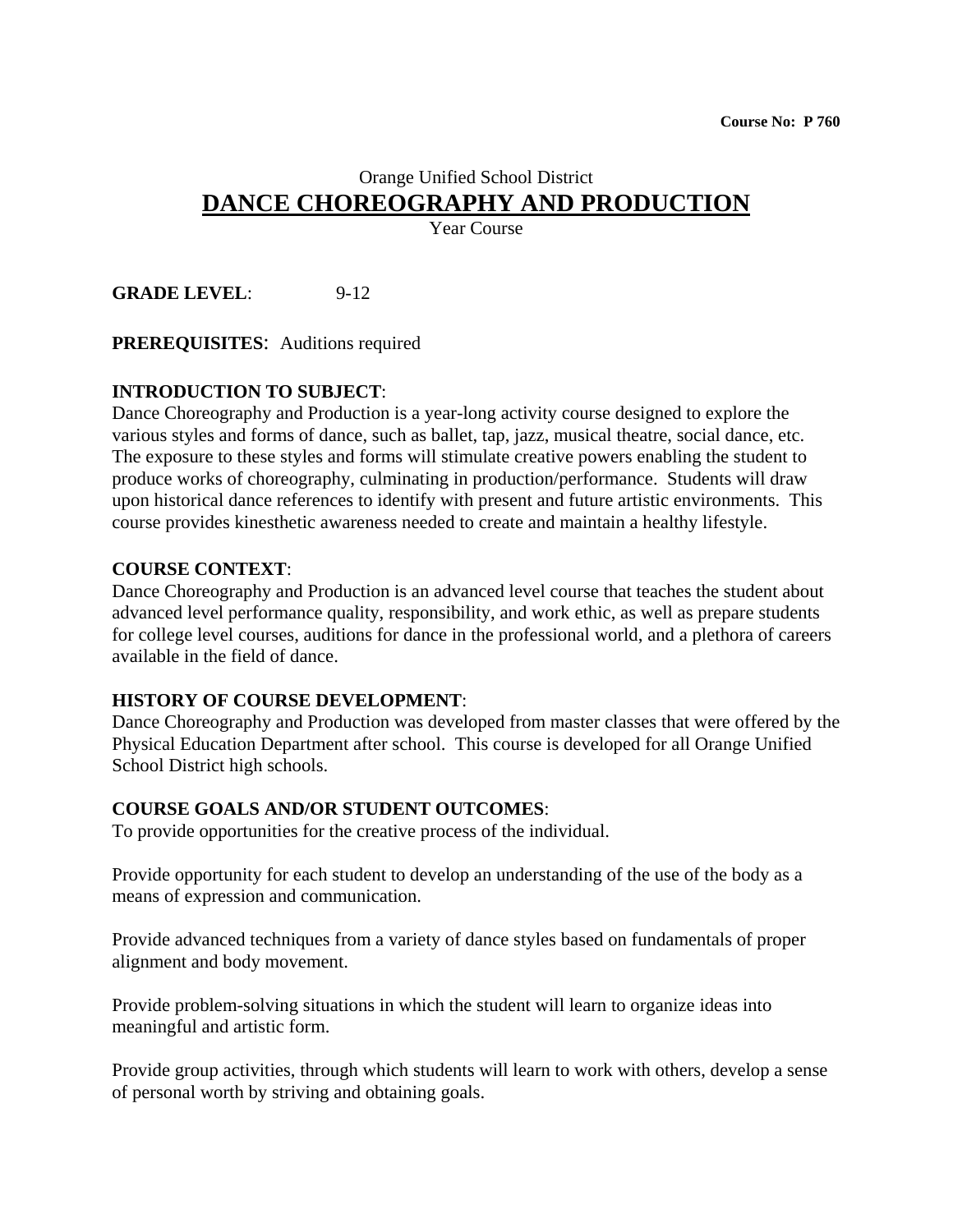Encourage the student to provide opportunities for performance for school and community which will encourage a greater interest in and appreciation of dance as an art form.

Students investigate the role of dance in historical and contemporary cultures.

Students analyze, interpret, and judge dance in accord with learned aesthetic principles.

#### **COURSE OBJECTIVES**:

#### **BY THE END OF THE COURSE THE STUDENT WILL BE ABLE TO:**

#### ARTISTIC PERCEPTION

**1.0 Processing, Analyzing, and Responding to Sensory Information Through the Language and Skills Unique to Dance**

Students perceive and respond, using the elements of dance. They demonstrate movement skills, process sensory information, and describe movement, using the vocabulary of dance.

- 1.1 Demonstrate highly developed physical coordination and control when performing complex locomotor and axial movement phrases from a variety of genres (e.g., refined body articulation, agility, balance, and strength).
- 1.2 Memorize and perform complicated works of dance at a level of professionalism (i.e., a high level of refinement).
- 1.3 Students use technical skills to express movement that is increasingly clearer and deeper in tone, dramatic intent, and emotional and artistic style.
- 1.4 Student dancers demonstrate deep understanding of the use of space by choreographing a dance work.
- 1.5 Students learn to use movement as a form of commication by using body language to convey emotions, stories, and state of mind.
- 1.6 Understand and utilize specific dance vocabulary to describe and create movement.

#### CREATIVE EXPRESSION

#### **2.0 Creating, Performing, and Participating in Dance**

Students apply choreographic principles, processes, and skills to create and communicate meaning through improvisation, composition, and performance and dance.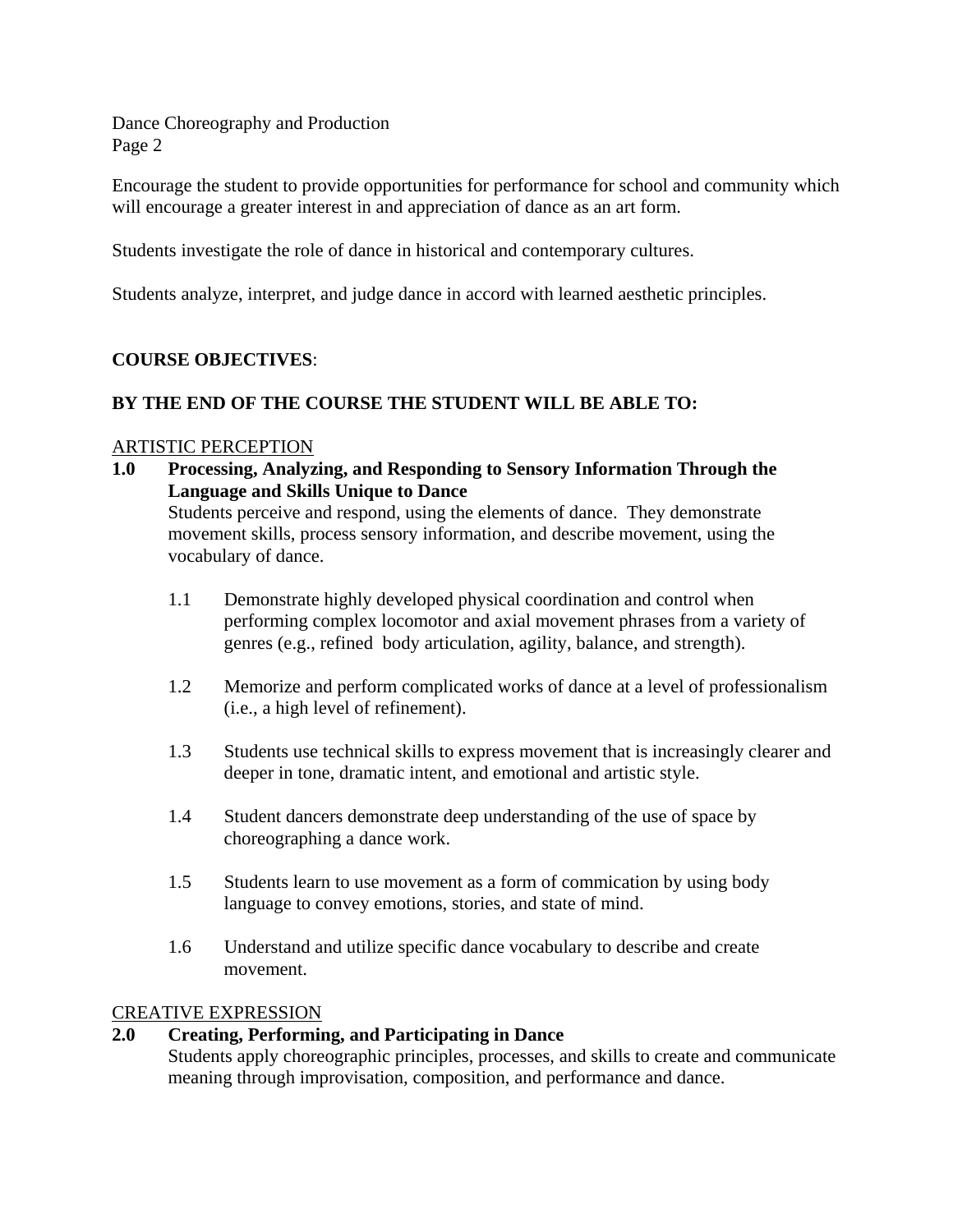- 2.1 Create a diverse body of works of dance.
- 2.2 Use dance structures; musical forms, theatrical elements, and technology to create original works.
- 2.3 Perform a diverse range of works by various dance artists, maintaining the integrity of the work while applying personal artistic expression.
- 2.4 Collaborate with peers in the development of complex choreography.
- 2.5 Teach a variety of complex movement patterns and phrases to peers.
- 2.6 Student dancers demonstrate ability to correct standard techniques to prevent injury.
- 2.7 Student dancers examine the ways in which a dancer form creates and conveys meaning by considering the dance from a variety of cultural perspectives.

#### HISTORICAL AND CULTURAL

#### **3.0 Understanding Historical and Cultural Dimensions of Dance**

Students recognize dance in past and present cultures throughout the world.

- 3.1 Identify, analyze and perform folk/traditional, social, and theatrical dances with technical accuracy and appropriate stylistic nuances.
- 3.2 Analyze the role dancers and choreographers play in the interpretation of dances from various historical periods and cultural backgrounds.
- 3.3 Student dancers explore and discuss why and how dance reflects basic beliefs and social changes throughout time.
- 3.4 Students demonstrate an understanding of the history of dance by choreographing a work that reflects a chosen period in time.
- 3.5 Explain how dancers and choreographers reflect roles, work, and values in selected cultures, countries, and historical periods.

#### AESTHETIC VALUING

- **4.0 Responding to, Analyzing, and Making Judgments About Works of Dance** Students critically assess and derive meaning from works of dance, performance of dancers, and original works based on the elements of dance and aesthetic qualities.
	- 4.1 Critique dance works to improve choreographic structure and artistic presence.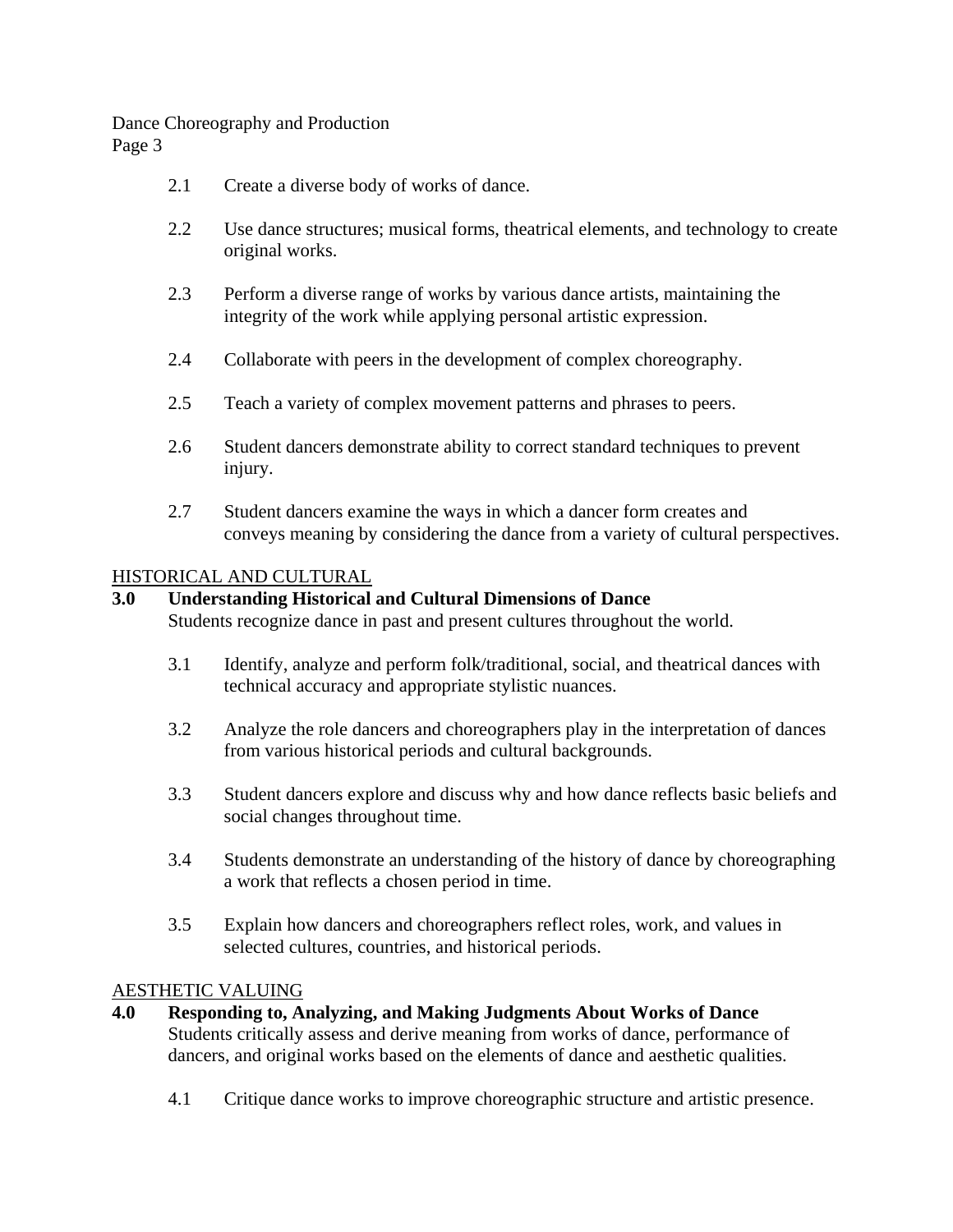Page 4

- 4.2 Use selected criteria to compare, contrast, and assess various dance forms (e.g., concert jazz, street, and liturgical).
- 4.3 Research and assess how specific dance works change because of the impact of historic and cultural influences on their interpretations.

#### CONNECTIONS, RELATIONSHIPS, APPLICATIONS

- **5.0 Connecting and Applying What Is Learned in Dance to Learning in Other Art Forms and Subject Areas and to Careers** Students apply what they learn in dance to learning across subject areas. They develop competencies and creative skills in problem solving, communication and management of time and resources that contribute to lifelong learning and career skills.
	- 5.1 Demonstrate effective knowledge and skills in using audiovisual equipment and technology when creating, recording, and producing dance.
	- 5.2 Compare the study and practice of dance techniques to motion time, and physical principles from scientific disciplines (e.g., muscle and bone identification and usage; awareness of matter, space, time and energy/force).
	- 5.3 Determine the appropriate training, experience, and education needed to pursue a variety of dance and dance related careers.
	- 5.4 Learn the lifelong practice of creative problem solving by facing obstacles (i.e., physical, constructural, emotional, spacial and time constraints).
	- 5.5 Understand manipulation of time by playing with rhythms and pacing.

### **COURSE OVERVIEW AND APPROXIMATE UNIT TIME ALLOTMENTS**

#### **FIRST SEMESTER**: **WEEKS**

 I. Preparation For Various Performances 6 & Ongoing A. Perfecting performance quality by focusing on unity, execution, stage presence and expression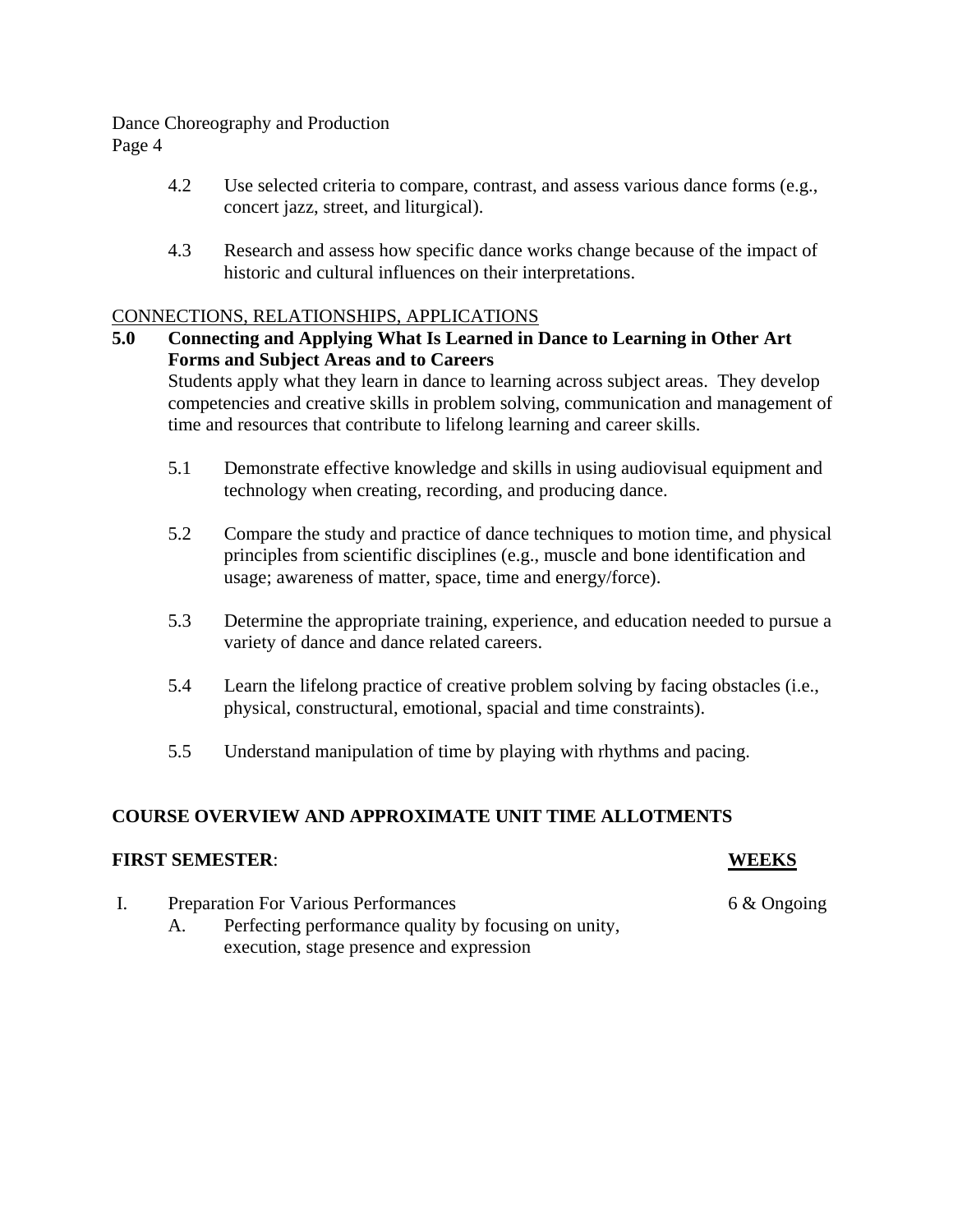|     |                                                                    |                                                                                                          | <b>WEEKS</b> |
|-----|--------------------------------------------------------------------|----------------------------------------------------------------------------------------------------------|--------------|
| П.  | Jazz<br>А.                                                         | Exploring various jazz styles from multiple jazz                                                         | 6            |
|     |                                                                    | choreographers, (i.e., Bob Fosse, Hermes Pan, and Michael                                                |              |
|     |                                                                    | Kidd, etc.)                                                                                              |              |
|     | <b>B.</b>                                                          | Choreographing various dance works to demonstrate an                                                     |              |
|     |                                                                    | understanding of various jazz styles                                                                     |              |
| Ш.  | <b>Ballet</b>                                                      |                                                                                                          | 1 & Ongoing  |
|     | A.                                                                 | Utilizing ballet technique to strengthen the dancers ability to                                          |              |
|     |                                                                    | perform the elements of all dance styles                                                                 |              |
|     | <b>B.</b>                                                          | Using the elements of ballet to reconnect to the dancers<br>center which is essential to all dance forms |              |
|     |                                                                    |                                                                                                          |              |
| IV. | Choreography                                                       |                                                                                                          | 5            |
|     | A.                                                                 | Learn to apply the elements of choreographing to create a                                                |              |
|     |                                                                    | work for observation and discussion                                                                      |              |
|     | <b>B.</b>                                                          | Choreograph a work that is story- based with a clear                                                     |              |
|     |                                                                    | beginning, middle and end                                                                                |              |
|     | C.<br>D.                                                           | Choreograph a piece that is audience ready<br>Demonstrate the understanding of the difference between    |              |
|     |                                                                    | dance for dance sake and dance based in emotion                                                          |              |
| V.  | Dance Conditioning (i.e. ballet, jazz, taps, modern, ethnic, etc.) |                                                                                                          | Ongoing      |
|     | A.                                                                 | Stretching, strengthening and preventive conditioning                                                    |              |
|     | <b>B.</b>                                                          | Focusing on the center of one's body by abdominal                                                        |              |
|     |                                                                    | strengthening                                                                                            |              |
|     | C.                                                                 | Floor work and plies to further build and connect to the                                                 |              |
|     |                                                                    | dancers center                                                                                           |              |
|     | D.                                                                 | Proper breathing for endurance and circulatory health                                                    |              |
|     | Ε.                                                                 | Cool down to maintain physical health                                                                    |              |
|     | F.                                                                 | Relaxation techniques to maintain physical and mental                                                    |              |
|     |                                                                    | well being                                                                                               |              |
|     |                                                                    | <b>SECOND SEMESTER</b>                                                                                   |              |
| I.  | Preparation For Various Performances By Students and Instructor    |                                                                                                          |              |
|     | A.                                                                 | Perfecting performance quality by focusing on unity,                                                     | 10 & Ongoing |
|     |                                                                    | execution, stage presence and expression                                                                 |              |